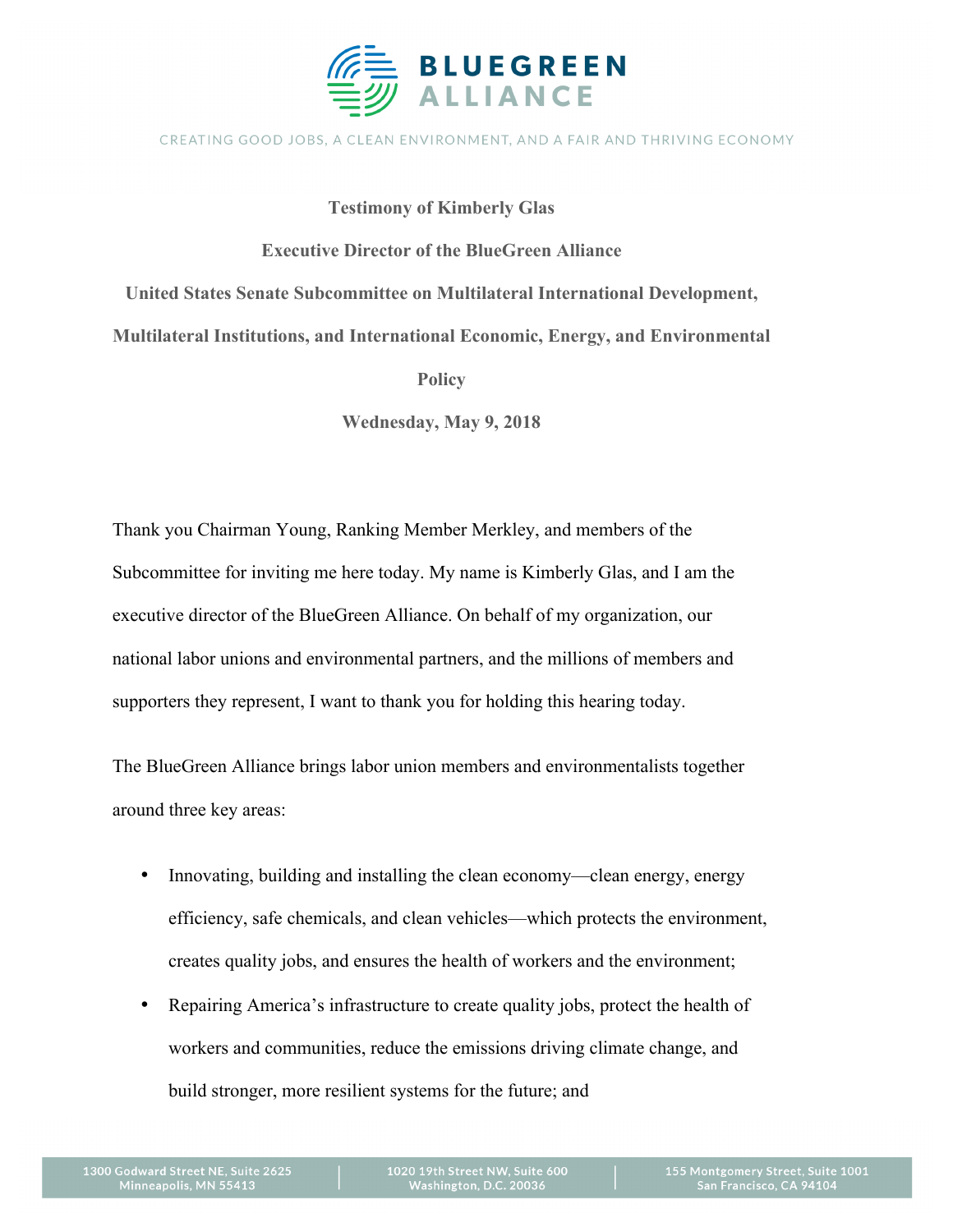• Supporting fair trade practices.

I appreciate the hearing discussion today and want to start out by acknowledging and agreeing that we need to take a holistic approach to ensuring American industries are competitive in the global marketplace. A national strategy is needed to address the illegal, unfair and predatory trade practices that deprive the American people of their economic and national security. This includes but is not limited to:

- The use of prohibited subsidies, dumping, overcapacity of steel and aluminum in countries with weak environmental laws;
- Non-reciprocal market access rules that have denied U.S. firms the ability to compete on a level playing field;
- Denial of national treatment and refusal to open market access to U.S. firms;
- Forced technology transfer and intellectual property infringement; and
- The denial and enforcement of internationally recognized workers' rights and environmental standards.

These and other practices drive down labor costs, increase offshoring and job loss, and at the same time contribute to the erosion of our environment and increase pollution.

This Subcommittee's attention and discussion about a more comprehensive, thoughtful and coordinated strategy comes at an important time. It's critical that we work together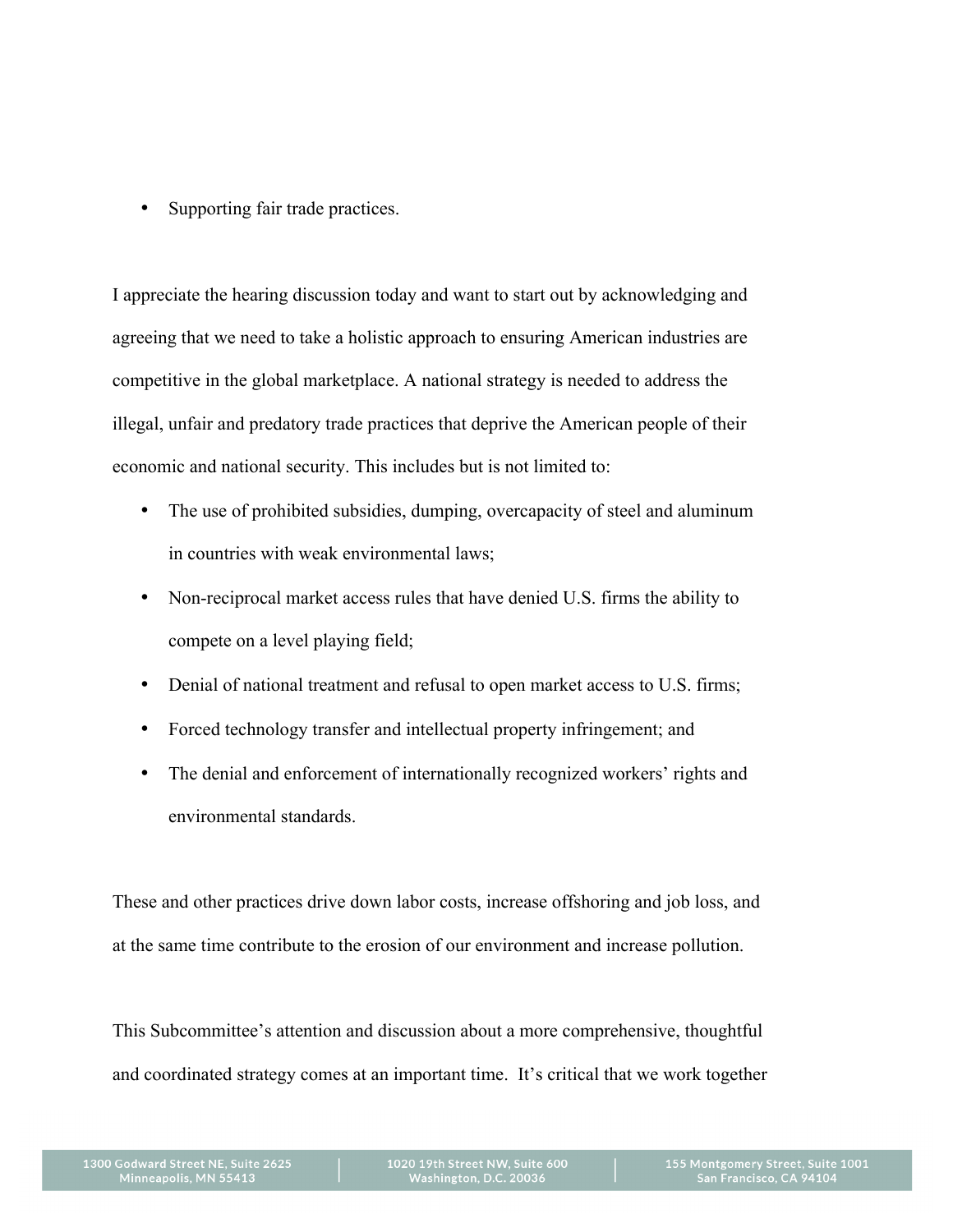to find solutions that combat predatory trade practices that have exacerbated our the U.S. trade deficit, undermined our national security, driven inequality by suppressing wages and workers' rights, and harmed our environment.

Other nations are making long-term economic plans to dominate the global economy. That is why it is vital that we develop our own comprehensive, strategic plan to ensure we level the playing field for American workers and protect our environment for generations to come. If we fail to plan, we will lose the race for jobs in clean energy technology, clean vehicles, and the materials that go into them like steel and aluminum, among other industries.

We cannot allow that to happen.

We believe that the issues of fair trade, workers' rights, and the health of our environment are inextricably linked to America's success. We must set aside the race to the bottom that weakens workers' rights and environmental standards. Instead, we must make sure that our trade partners rise up to meet our standards on a level playing field.

Trade agreements should have strong enforcement mechanisms and include strong and binding labor and environmental protections—including wage and environmental standards—in their core text. These standards must be enforced to level the playing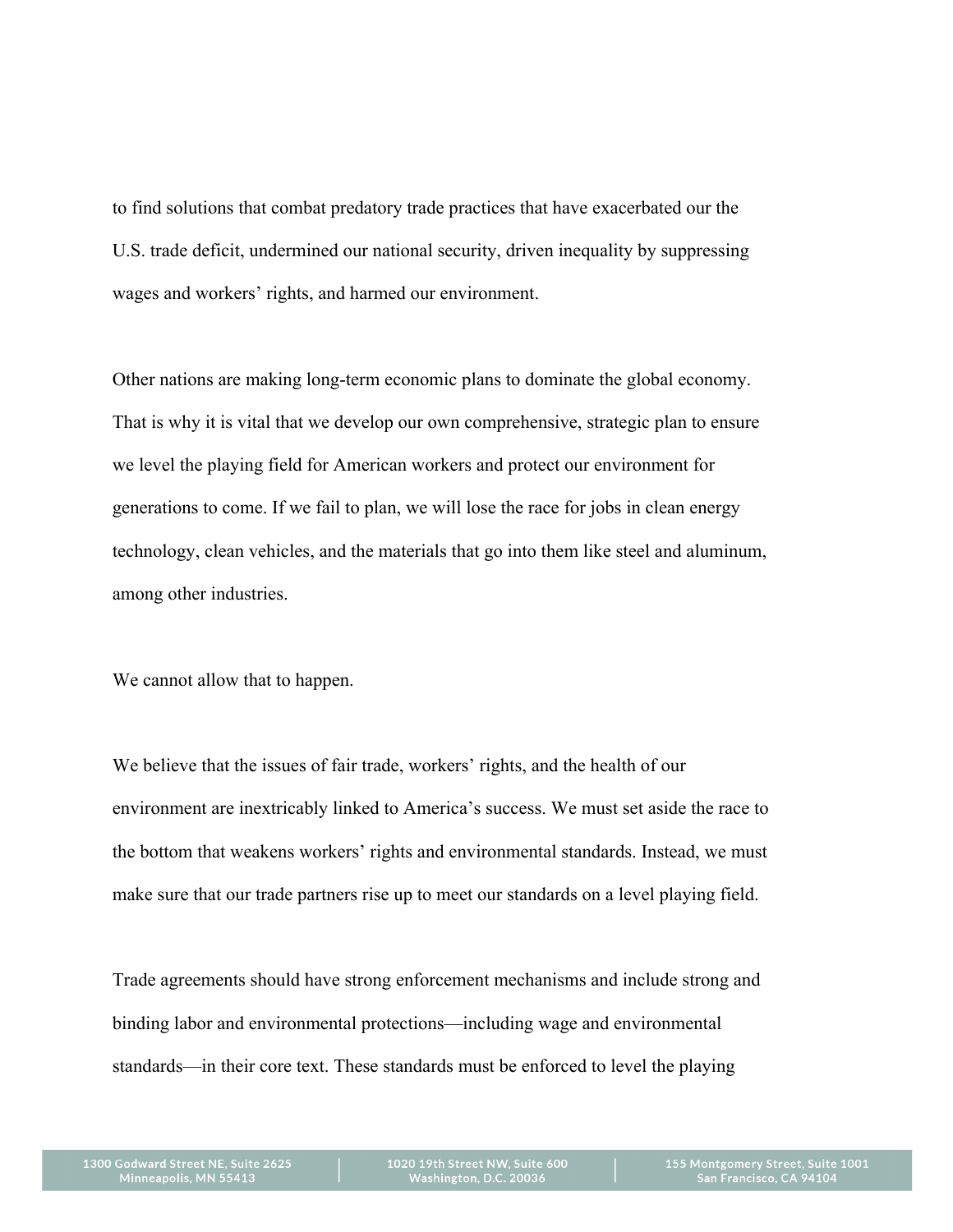field. We cannot have fair trade agreements if they do not adhere to the concept that working people ought to earn a fair day's wage for a fair day's work in a job that is safe and healthy, or if we allow other nations to ignore environmental standards in an attempt to undermine our markets.

As we all know, many energy-intensive, trade-exposed industries in the United States, like steel, aluminum, cement, paper, and many others, have been under siege as a result of predatory trade practices. The offshoring of these industries to countries with weak or unenforced labor and environmental laws has exacerbated carbon pollution and environmental degradation and is crippling both our economy and environment, as well as the environment of our trade competitors.

According to a well documented report:

"For years, U.S. factories recycled used car batteries, which contain lead – a neurotoxin that can cause learning problems for children and heart disease in adults. In 2009, the U.S. Environmental Protection Agency increased U.S. air quality standards to protect communities from toxic exposure to lead.

Instead of complying with the new, hard-fought protections and limiting their pollution, corporations started exporting used car batteries—and the associated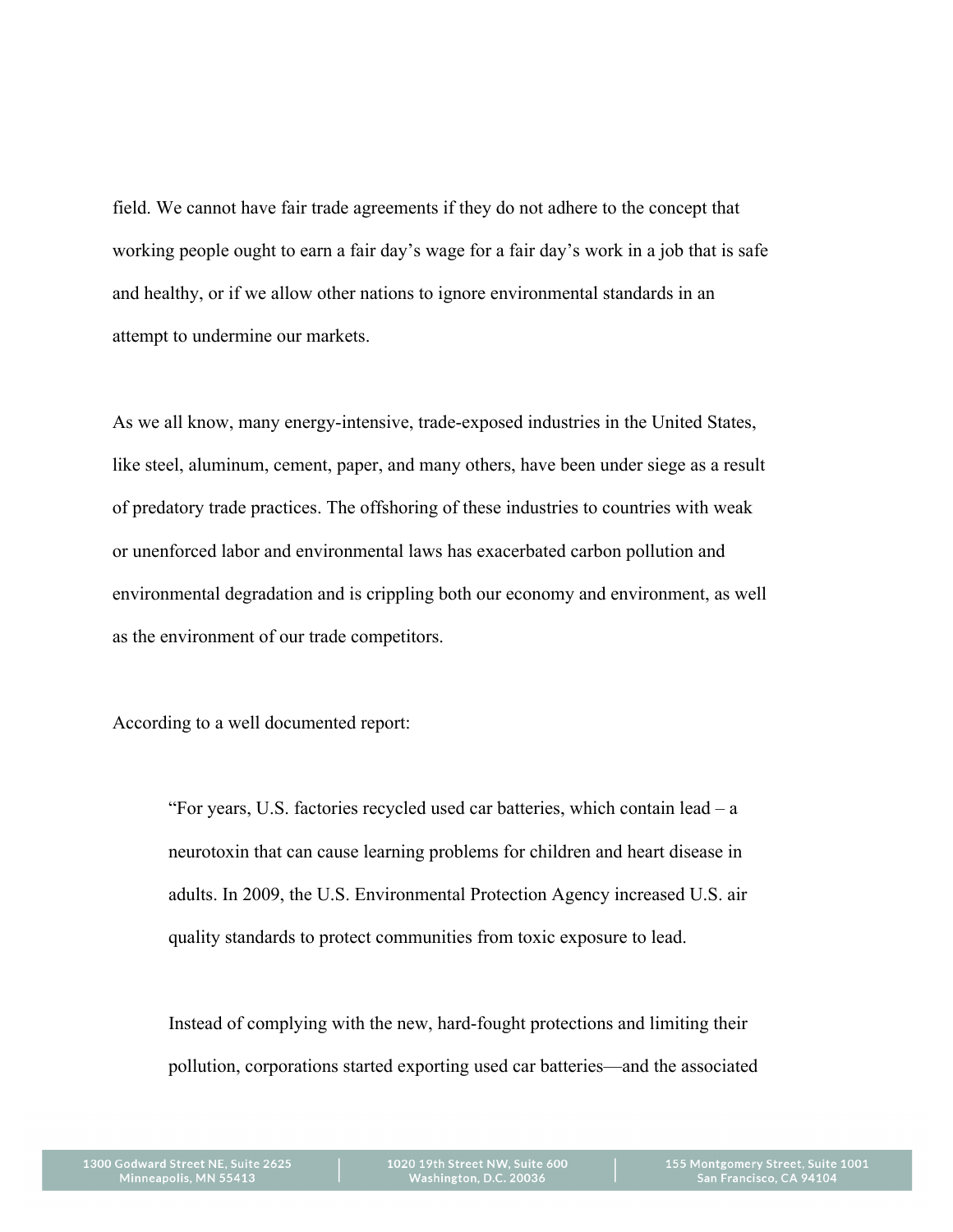pollution—to Mexico, where lead standards are one-tenth as strong and poorly enforced. Immediately after enactment of the new U.S. regulation, lead battery exports to Mexico spiked. Over the next six years, they quadrupled. NAFTA ensured the corporations could export their polluting batteries to Mexico free of charge.

For the U.S., this effort to evade domestic lead standards spelled a loss of jobs as U.S. battery-recycling factories shut their doors. Today no more than eight such companies remain in the U.S.

For Mexico, it meant an influx of imported lead pollution. In 2010, more than six metric tons of lead were reportedly released into the air at just one of the plants in northern Mexico that processed the flood of imported lead batteries. By comparison, that is 33 times the amount of lead that a battery-processing plant in South Carolina—owned by the same company—was expected to emit.

In the Mexican communities that now process used lead batteries from the U.S., reports of learning disabilities, kidney damage, and other symptoms of lead poisoning have become all too common. One recent academic study finds that the boom in lead battery imports is causing babies in such communities to be born underweight, with high lead levels in their blood. The authors conclude,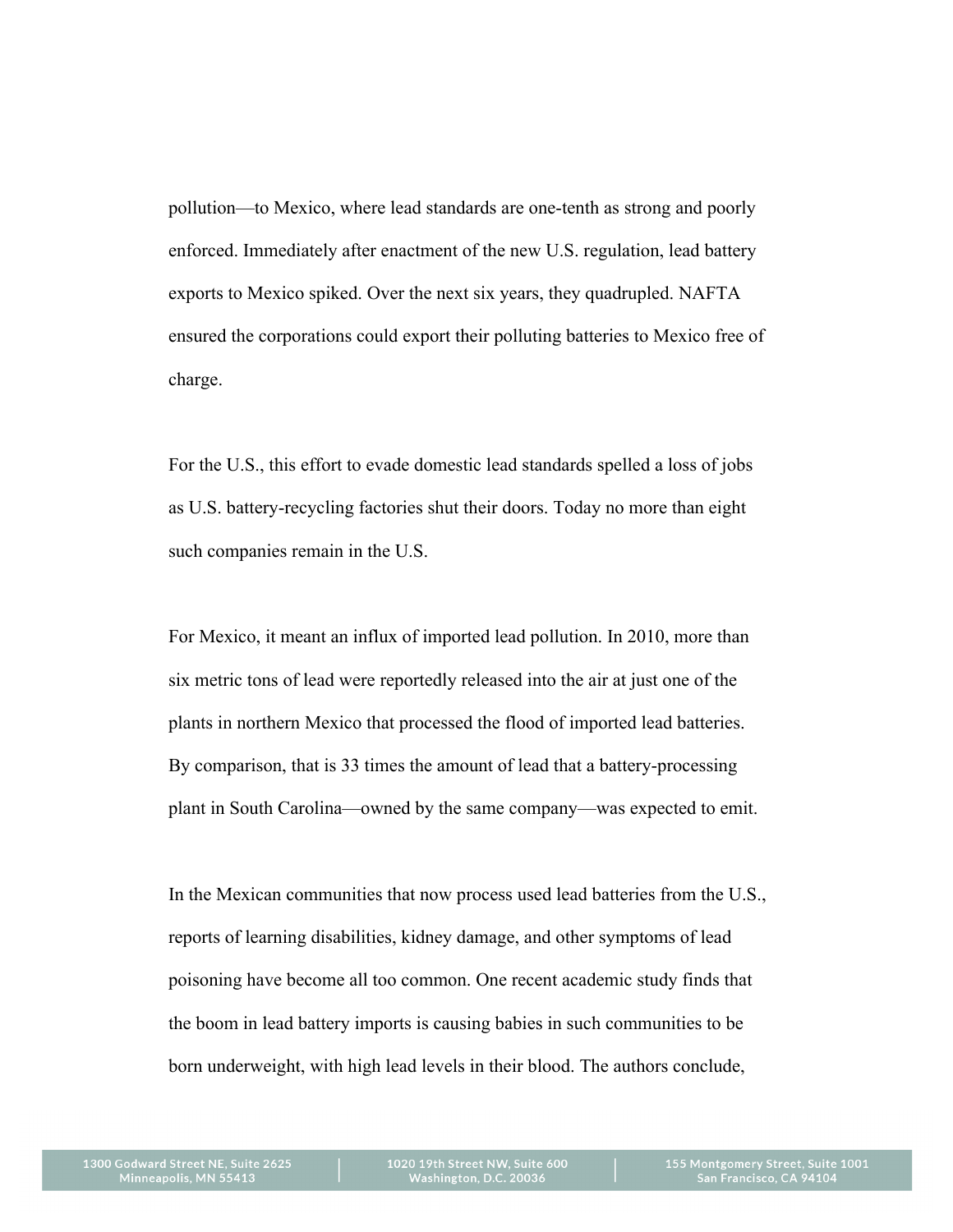'unbalanced stringency in environmental standards may spur flows of pollution intensive activities to countries with lax environmental standards.'i

American jobs were lost and lead pollution in Mexico has risen dramatically, all because certain companies chose to seek out weak or non-existent environmental protections in other countries.

Another chilling example can be found in the depths of rare earths mines, which produce minerals critical to the manufacture of high tech devices such as solar panels, batteries, smart phones and wind turbines. Utilizing significant subsidies and ignoring massive environmental degradation, Chinese production of rare earth minerals skyrocketed over the last thirty years from producing 27 percent of the world's minerals to now over 90 percent.<sup>ii</sup>

The U.S. used to produce a majority of these minerals, mostly out of its Mountain Pass mine in California, which was subject to our environmental laws and safeguards as rare earth mining can be a highly toxic effort. It should be noted that the mine was not always perfect, but it still had to abide by our laws. It should be noted that the mine was not always perfect, but it still had to abide by our laws.<sup>iii</sup> China eschewed even the most basic safeguards and its people and land have suffered, while the Mountain Pass mine closed because it could not compete.iv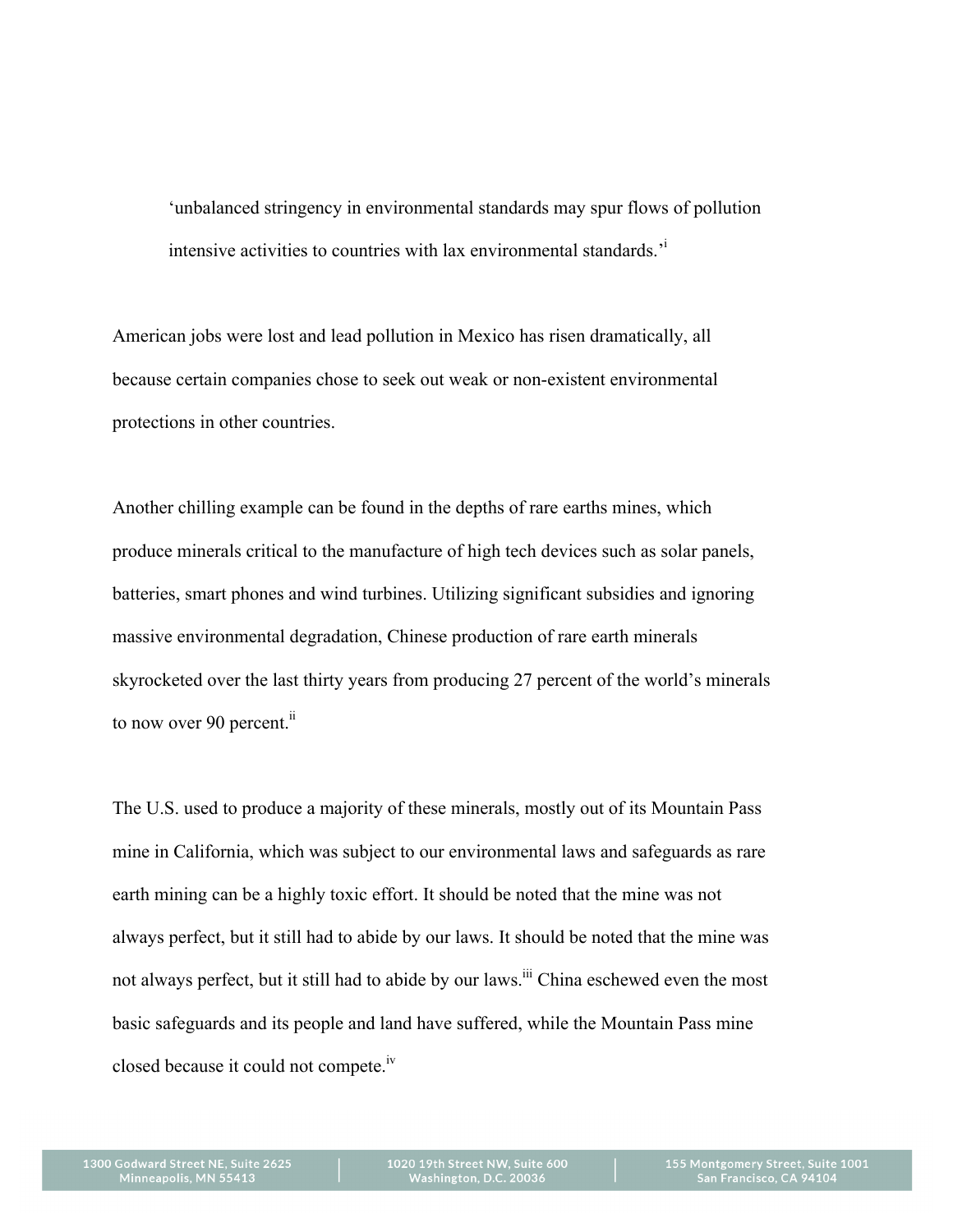We have lost so much to other nations already; it is time to stand up for our workers, industries, and the environment.

This is why we must defend and advance policies that reward companies that play by the rules. The BlueGreen Alliance has long supported "Buy America" and other procurement policies that support our workers and industries. One such procurement policy that is complementary to Buy America policies has been passed into law in California. The policy—called "Buy Clean"—promotes spending taxpayer dollars on infrastructure supplies and materials that are made in a cleaner, more efficient and climate-friendly manner.

As many of you may be aware, the San Francisco Bay Bridge reconstruction project procured steel from a Chinese manufacturer instead of an American company. The BlueGreen Alliance Foundation research found that an estimated 180,000 tons of carbon emissions would have been averted—equivalent to taking 38,000 cars off the road for a year—had the steel been procured from a U.S. supplier.<sup>v</sup> It also would have shifted the purchase of steel to an American company, rather than the foreign competitor.

There is a large difference in the amount of pollution generated by our industries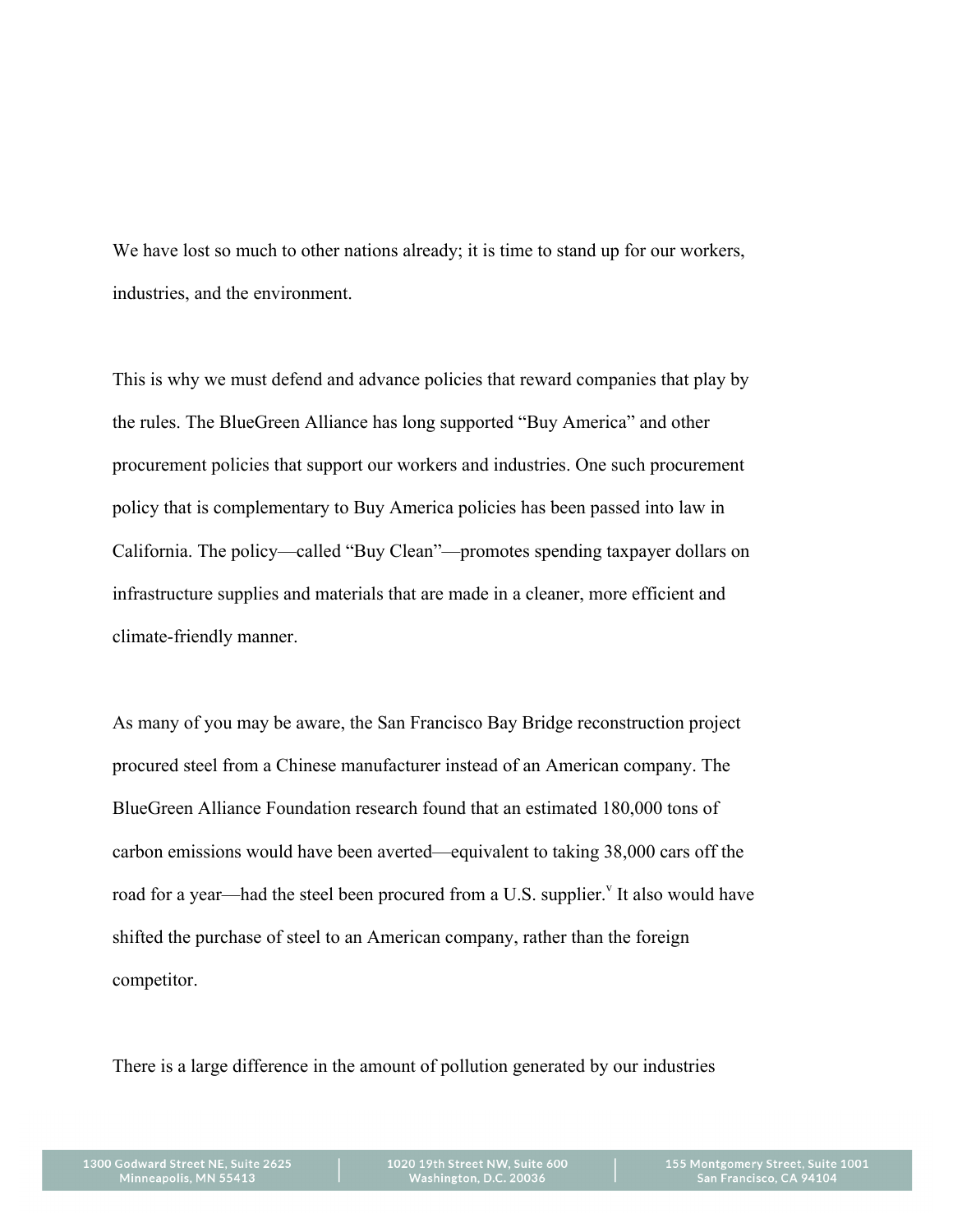compared to that of many other nations. The amount of greenhouse gases that come from China's steelmaking alone is massive. By roughly extrapolating from the Intergovernmental Panel on Climate Change's 5th Assessment Report<sup>vi</sup>, steel production from China alone accounts for roughly four percent of global emissions. According to the Stockholm Environmental Institute, <sup>vii</sup> Chinese steel produces 2.4t of  $CO<sub>2</sub>$  per ton of steel. This is among the worst  $CO<sub>2</sub>$  intensity in the world, alongside Russia and the Ukraine.

The story about the Bay Bridge project led the State of California to establish first of its kind "Buy Clean" procurement criteria to incentivize the use of more cleanly produced materials in infrastructure investment. These criteria will not only result in significantly lower emissions, but fairer competition, improved safety and overall decreases in cost. We strongly support replicating this model in other places across the country.

Policies like "Buy Clean" at the state or national level would help ensure manufacturers who operate the most polluting plants would no longer be given a "free pass" for their pollution and manufacturers who have invested in reducing their pollution would see the returns. Procurement policy is just one tool, but not the only tool, to help level the playing field for both workers and the environment. There are many other enforcement mechanisms that could be deployed in conjunction with these policies to help level the playing field for American workers and the environment.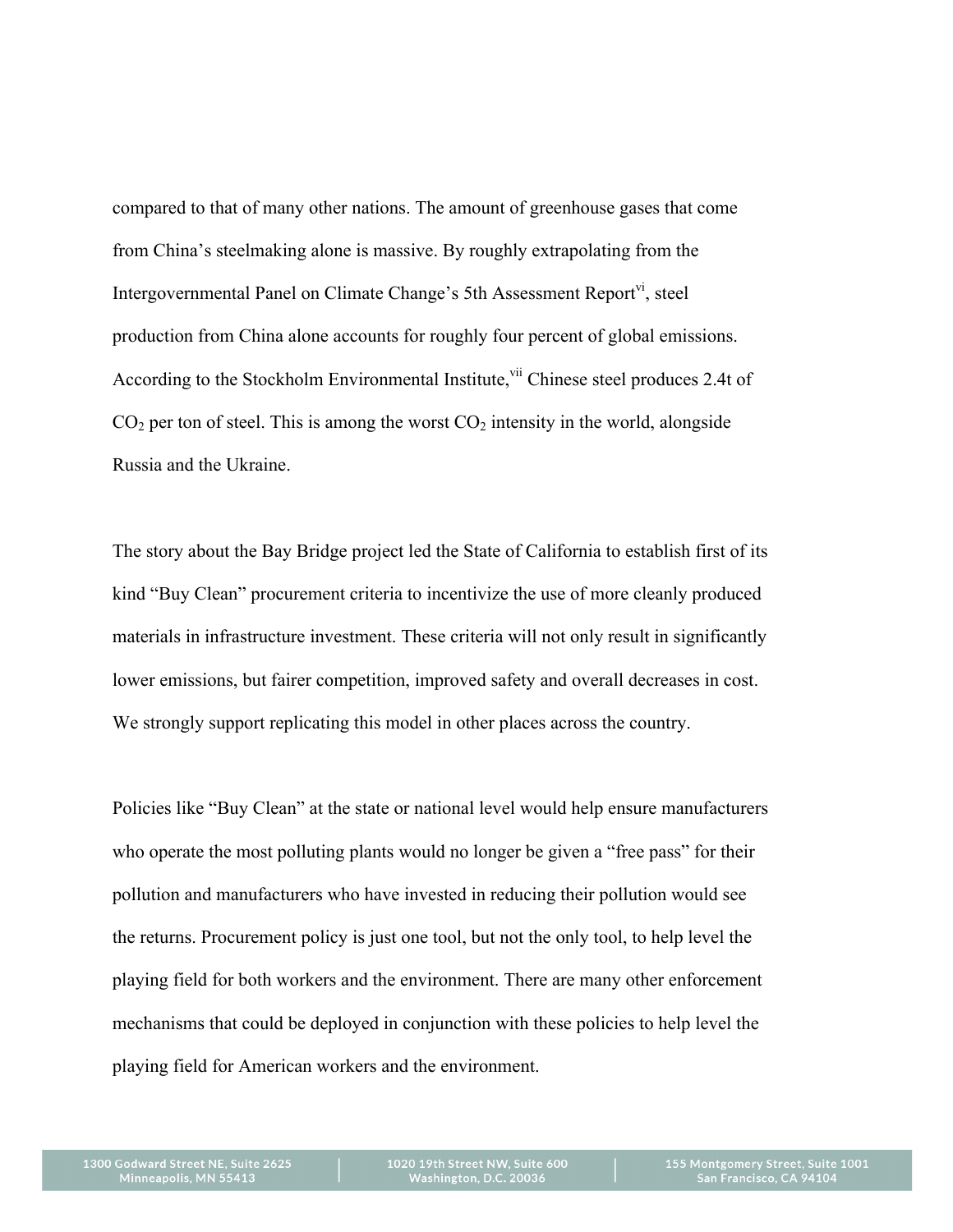We are glad that both the chair and ranking member are taking action on this issue and amplifying the need to develop a broader, more comprehensive plan to ensure that our own industries are safeguarded, supported and allowed to flourish in the global economy. There is a lot of work to do and we welcome the opportunity to work with you.

In closing, Chairman Young, Ranking Member Merkley, and members of the Subcommittee, allow me to again thank you for your important work and for granting me the opportunity to appear at today's hearing. I know that you—like the BlueGreen Alliance—are working every day to achieve the goals of building a robust, sustainable American economy that provides opportunities for businesses to thrive, American workers to prosper, and a cleaner economy to protect the public and the environment.